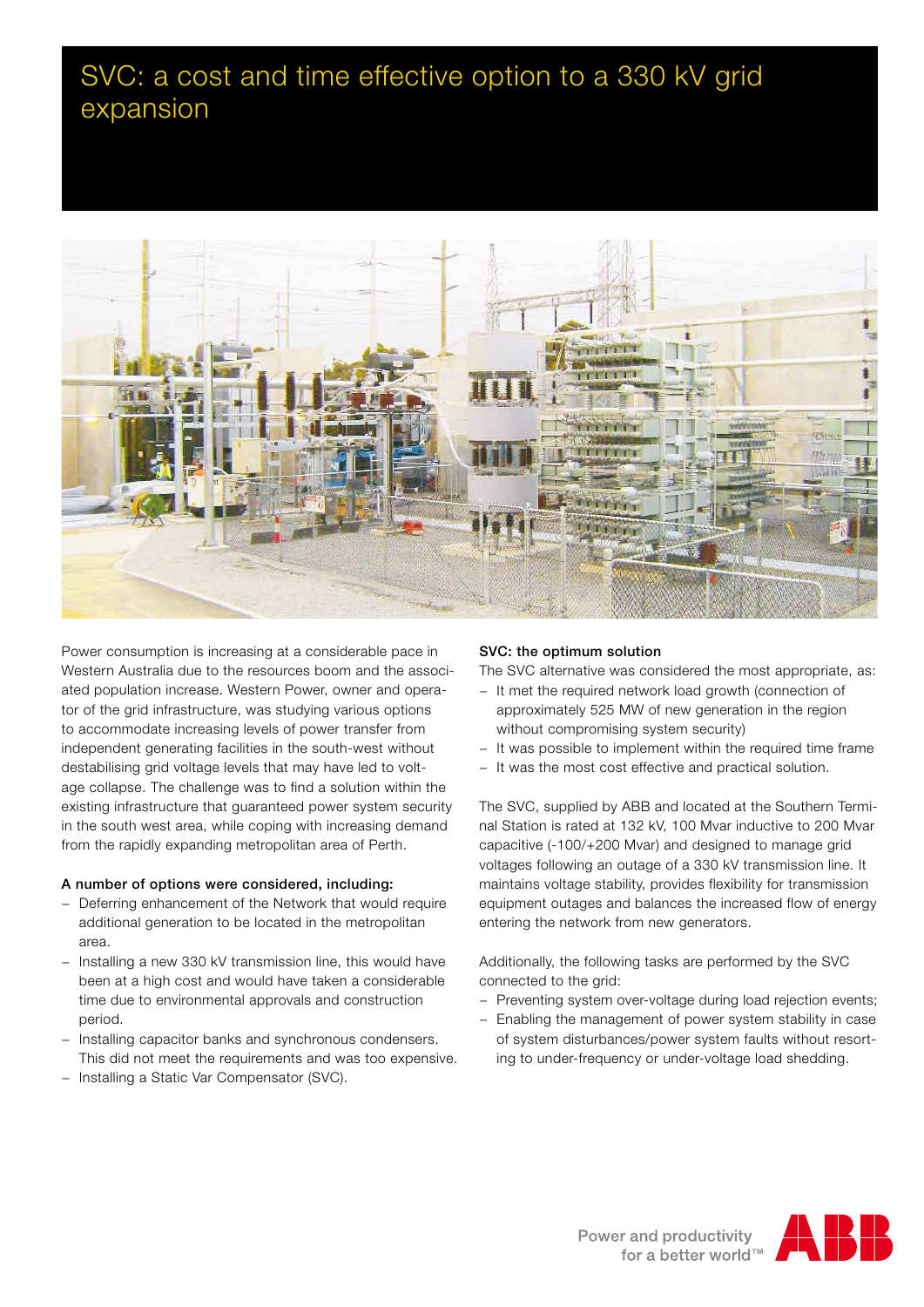Automatic control of external capacitor banks has been integrated in the SVC control system to accommodate 10 capacitor banks, initially four, at 132 kV with a total of 343 Mvar approximately within the Southern Terminal site and at Terminal sites in the Metro area.

Due to space restriction the SVC was incorporated into an area of 50 x 60 m in a corner within the existing Terminal Station boundary. The location was selected to allow future expansion of the site for additional lines with minimum environmental and visual impact.

The SVC was designed and constructed by ABB as a Turnkey Project supported by Western Power and Norman Disney and Young Consultant to Western Power.

# Meeting the increased energy demand

The SVC at Southern Terminal has enabled Western Power to meet the state's increased demand for energy in a timely and cost effective manner by optimising the existing infrastructure for both publically owned and private generators. It has created greater capacity for them to supply electricity to the network and maintained a reliable and quality of power supply for Customers.

As the SVC stabilises the voltage on the network it has alleviated voltage disturbances to homes and businesses in the southern area of Western Australia. The more secure power supply enables greater levels of productivity for industry and business across Western Australia.

Installing the SVC has deferred the need for a 330 kV line which would have taken up to seven years to implement and resulted in land clearing for hundreds of kilometres for the line easement. The installed SVC and other associated work cost less than 20 per cent of the cost of building a 330 kV line and saved approximately four and a half years of project time.

#### Efficient power system control

The SVC has proved to be extremely efficient in controlling transmission voltage levels across the network, particularly during bush fires, two 3 phase faults on the 132 kV Grid about 75 Km from the SVC site and a major storm in the Perth and Metro areas in 2010. Despite these major disturbances the SVC maintained transmission voltage levels and alleviated power supply interruptions for customers connected to the 132 kV grid.

The SVC automatically adjusts system voltage levels at the heart of the power network at the Terminal Stations located at Southern Terminal, Northern Terminal, etc. Previously, this process was controlled remotely by a series of different devices at the power stations and switchyards, resulting in much longer response times, increasing the risk for a voltage collapse and a blackout of parts or the whole of Perth depending on the operation of the Network and Generation.



Single-line diagram, SVC

#### Main circuit design

The SVC comprises a thyristor-controlled reactor (TCR) rated at 155 Mvar, a thyristor-switched capacitor (TSC) rated at 145 Mvar, and a 5th harmonic filter rated at 55 Mvar. This gives the SVC a total, continuously controllable reactive power range from 100 Mvar inductive to 200 Mvar capacitive.

#### Control system

The SVC is controlled by a duplicated microprocessor based control system. The control system is based on the ABB MACH 2 concept, built around an industrial PC with add-in circuit boards and I/O racks connected via standard type field buses. Dedicated voltage and current transformers provide the control system with information of the network parameters employed in the SVC control system.

The control system provides facilities for SVC control either from an Operator Work Station (OWS) in the SVC control room or remotely via the SCADA system.

The SVC performs system control tasks as follows:

- − Voltage control
- − Damping of system electro-mechanical oscillations by means of POD (Power Oscillation Damper). (Currently not activated at Southern Terminal.)
- − Control of mechanically switched capacitors (MSC) in the substation.

The normal mode of operation is automatic voltage control. The voltage control system is a closed loop system with control of the positive-phase sequence voltage at the 132 kV bus. The desired voltage reference is set from the OWS.

The SVC is designed for continuous operation in degraded modes. In such modes, the SVC is available for operation within a limited range even if one or more of its reactive branches are temporarily unavailable.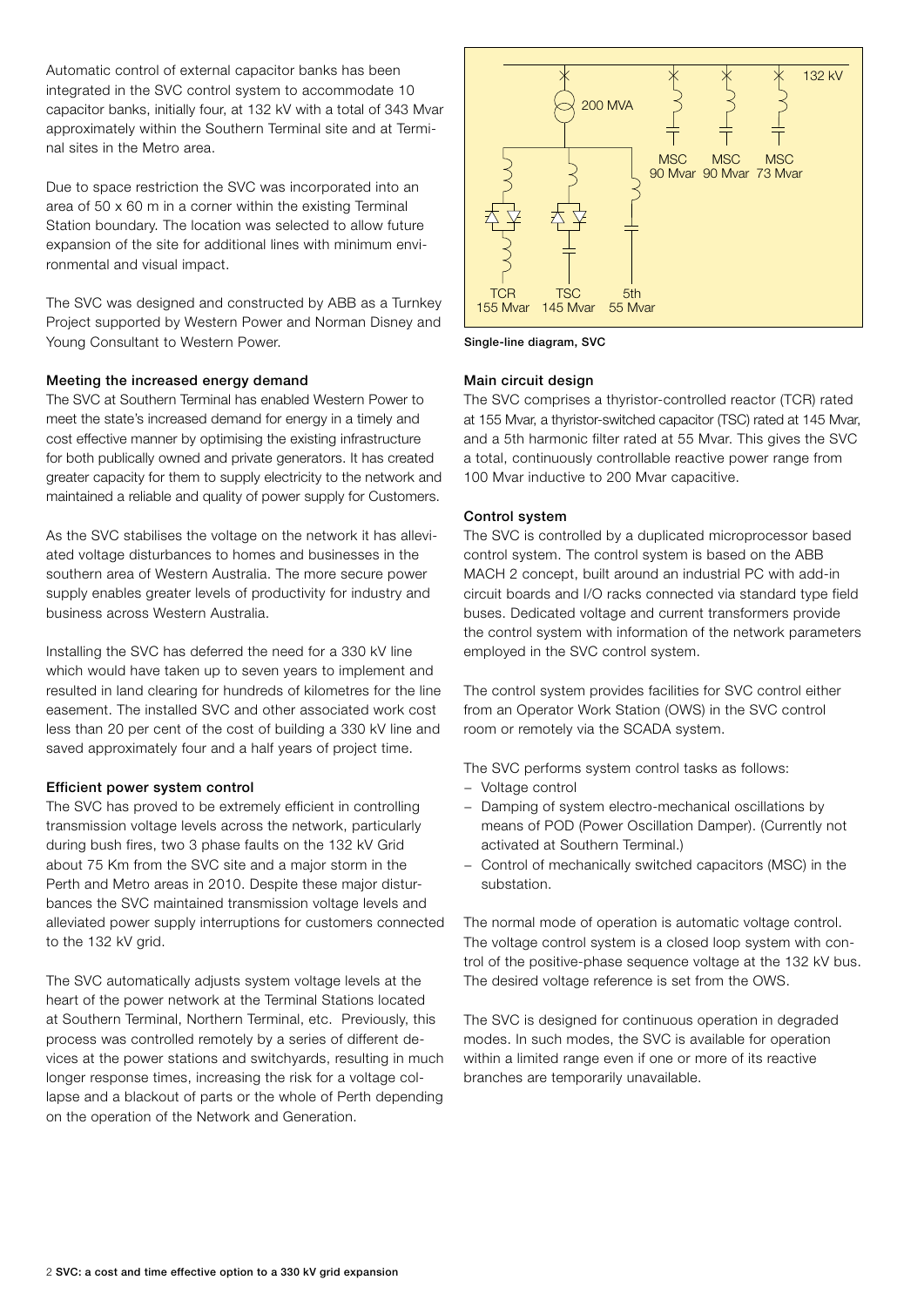

#### Return to service within 48 hours

Western Power's requirement of 48 hours return to service after a total failure of the SVC was complied to with the following features:

- 1. Installation of 4 x 1-phase power transformers
- 2. Duplicated control systems
- 3. Cooling system with duplicated water pumps and spare fan
- 4. Duplicated 415 V auxiliary supplies from the 21 kV SVC busbar
- 5. Western Power provided an emergency 415 V supply for a "Black start" of the SVC
- 6. Removable links on the connection from the 21 kV busbar to the TSC & TCR branches
- 7. Two redundant thyristors in each thyristor stack
- 8. Adequate spare parts provided



TSC valve and cooling equipment

TSC capacitor bank 5th harmonic filter with the state of the state of the state of the state of the state of the state of the state of the state of the state of the state of the state of the state of the state of the state

#### Thyristor valves

Each three-phase thyristor valve consists of three singlephase units with PCTs (Phase Control Thyristor) stacked vertically in two anti-parallel stacks per phase. Snubber circuits (series connected resistors and capacitors) are mounted in parallel with each thyristor. The thyristors are electrically fired, with energy for firing taken from the snubber circuits. Thyristor firing orders are communicated via optical light guides from the valve control unit located at ground potential (indirect light firing). The thyristors are liquid cooled, with de-ionized, low conductivity water as coolant.

### Loss minimising

Loss minimisation logic has been incorporated into the SVC control system to operate the SVC at the most efficient operating level, meaning that the control system operates the SVC to ensure that its own power losses are minimised while remaining fully operational.

#### Noise abatement and control of EMF

Stringent noise mitigation strategies were implemented to meet state regulations due to the close proximity of local dwellings to the SVC. To effectively combat noise emission, concrete walls together with noise shields were installed around the transformers and reactors of the SVC. Low noise fans were installed on the thyristor valves and the four singlephase power transformers. Low noise power transformers were also selected for inclusion in the SVC.

The result is an SVC, extremely quiet in operation, the noise emission of which does not exceed 35 dB at the Terminal Station boundary.

It was also a key design feature that the SVC met Western Power's electromagnetic field (EMF) emission requirements.